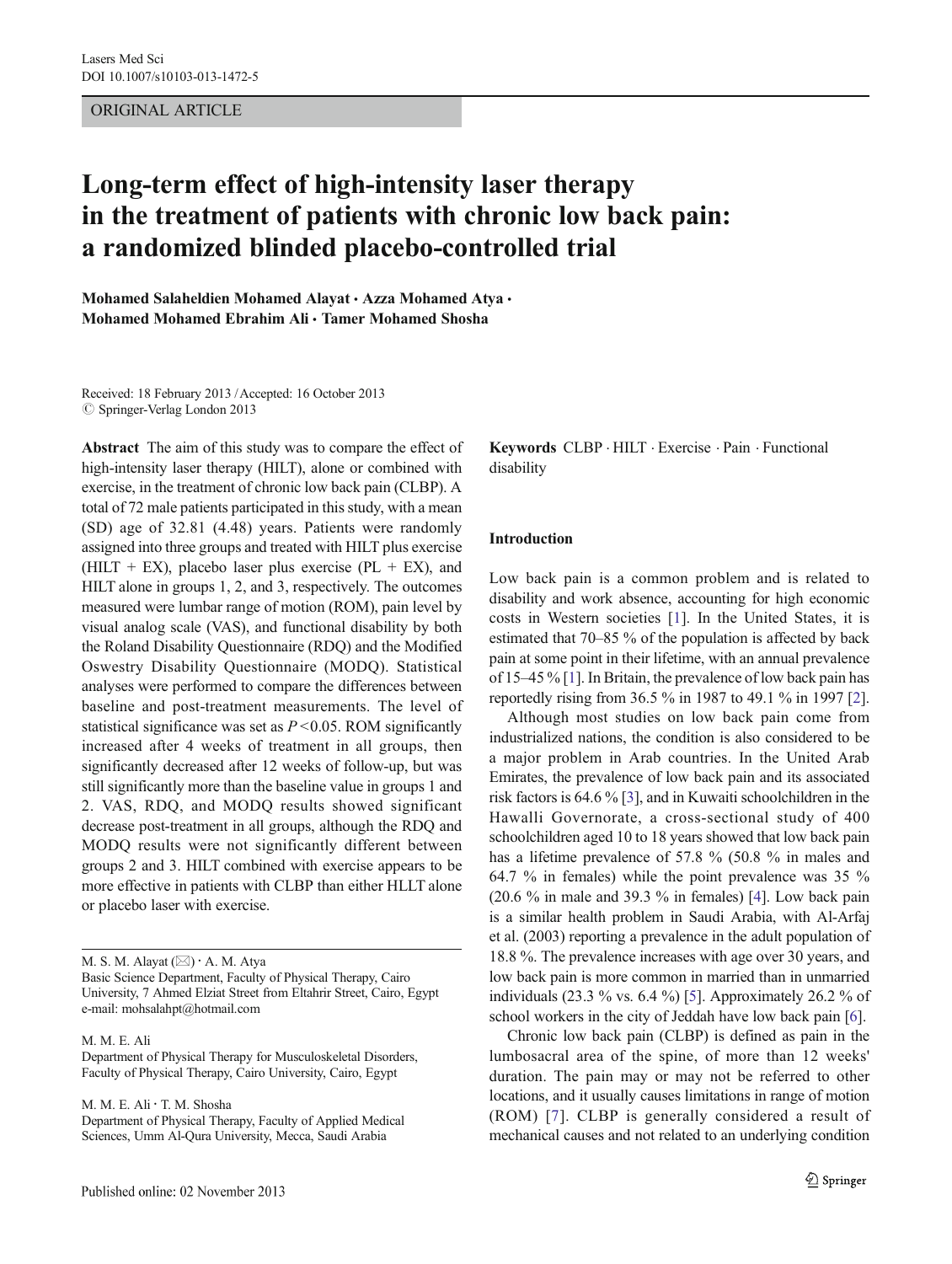such as infection, neoplasm, or fracture. The causes may stem from nociceptive, neuropathic, or psychological processes, or a combination of these [[8](#page-7-0)]. The management includes different approaches including patient education; behavioral treatment; lumbar support; traction; or the use of physical therapy modalities such as massage, superficial heat or cold, exercise, transcutaneous electrical nerve stimulation, and laser therapy [[9\]](#page-7-0).

Laser treatment is noninvasive, painless, and can be easily administered in primary care settings for a wide range of conditions [\[10](#page-7-0)]. It has been reported that the use of laser therapy significantly reduces pain levels in both acute and chronic conditions such as rheumatoid arthritis, chronic osteoarthritis, carpal tunnel syndrome, fibromyalgia, knee injury, shoulder pain, and postoperative pain [[11](#page-7-0)–[13](#page-7-0)]. Although low level laser therapy does not elevate tissue temperatures more than a few degrees [\[11\]](#page-7-0), studies have found that the treatment has the potential to reduce inflammation, pain and improve function [\[10,](#page-7-0) [14\]](#page-7-0). Low level laser therapy significantly increases microcirculation, activates angiogenesis, and stimulates immunological processes and nerve regeneration. Moreover, it has an analgesic effect through stimulating an increased production of endorphins [\[13](#page-7-0)].

More recently, the pulsed neodymium-doped yttrium aluminum garnet (Nd:YAG) laser, a form of high-intensity laser therapy (HILT), was introduced to the field of physical therapy. This laser works with high peak power (3 kW), and a wavelength of 1,064 nm, and is considered to be a nonpainful and noninvasive therapeutic modality. It is able to stimulate areas that are difficult to reach with the low-power laser, such as the large and/or deep joints [\[15\]](#page-7-0). The use of the pulsed Nd:YAG laser has been increasing, with patients reporting significant pain reduction [\[16](#page-7-0)]. Studies have documented the anti-inflammatory, anti-oedematous, and analgesic effects of the Nd:YAG laser, justifying its use in patients with pain issues [[17,](#page-7-0) [18](#page-7-0)].

This randomized, blinded study was designed to compare the effect of HILT, both alone and combined with exercise, in the treatment of CLBP patients.

## Methods

A randomized, single-blinded, placebo-controlled design was employed. Patients diagnosed with CLBP were referred to the study from the orthopedic department and recruited from the rehabilitation department of Al-Noor Hospital, Makkah, Saudi Arabia. Patient selection was based on history and physical examination. The inclusion criteria were male patients with a history of CLBP for at least 1 year, and age between 20 and 50 years [\[14\]](#page-7-0). Patients with a history of spinal surgery [[14](#page-7-0)], degenerative disc disease, disc herniation, spine fracture, spondylosis, spinal stenosis, neurological deficits, abnormal laboratory findings, and systemic and psychiatric illnesses were excluded [[19\]](#page-7-0). Patients with a previous history of low back pain episodes and radiographic findings positive for mild pathology were allowed to participate [\[14\]](#page-7-0).

After baseline examination, all patients were given a full explanation of the treatment protocol and asked to sign written informed consent for study participation and for publication of the results. The study was approved by the departmental council of the Faculty of Applied Medical Science, Umm Al-Qura University, Makkah, Saudi Arabia.

## Power analysis

A total sample size of 69 patients was calculated by preliminary power analysis, using a power of 90 % and  $\alpha$  = 0.05 to detect a difference of 10° with a standard deviation (SD) of 3.5 in lumbar ROM. Repeated-measures analysis of variance (ANOVA) was used in three study groups to produce an effect size of 0.48 with a correlation of 0.5 between measurements. The effect size chosen was based on a pilot study and on the results of previous studies on low level laser therapy [[14,](#page-7-0) [19](#page-7-0)]. The high effect size was recommended in order to observe only major differences between groups; this yielded a realistic sample size that allowed for the observation of major differences in the variables measured [\[20\]](#page-7-0).

# Participants

This study included 72 male patients recruited from the male section of the rehabilitation department with CLBP who were assigned specific identification numbers and randomized into three groups using a GraphPad program (GraphPad Software, Inc., San Diego, CA, USA). Patients did not know to which group they were assigned or which treatment they would be offered. Group 1 was treated with HILT and exercise (HILT + EX group), group 2 received placebo laser and exercise (PL + EX group), and group 3 was treated by HILT alone (HILT group).

## Pain assessment

For the assessment of pain intensity, a visual analog scale (VAS) was used both pre- and post-treatment. The VAS has been shown to be a reliable and valid measure of pain. Pain was measured as the average level of low back pain over the past few days, using a 10-cm VAS. Patients were asked to estimate the severity of pain by placing a mark on a line, with 0 (no pain) and 10 (the worst imaginable pain) marking the ends of the VAS line [\[21\]](#page-7-0).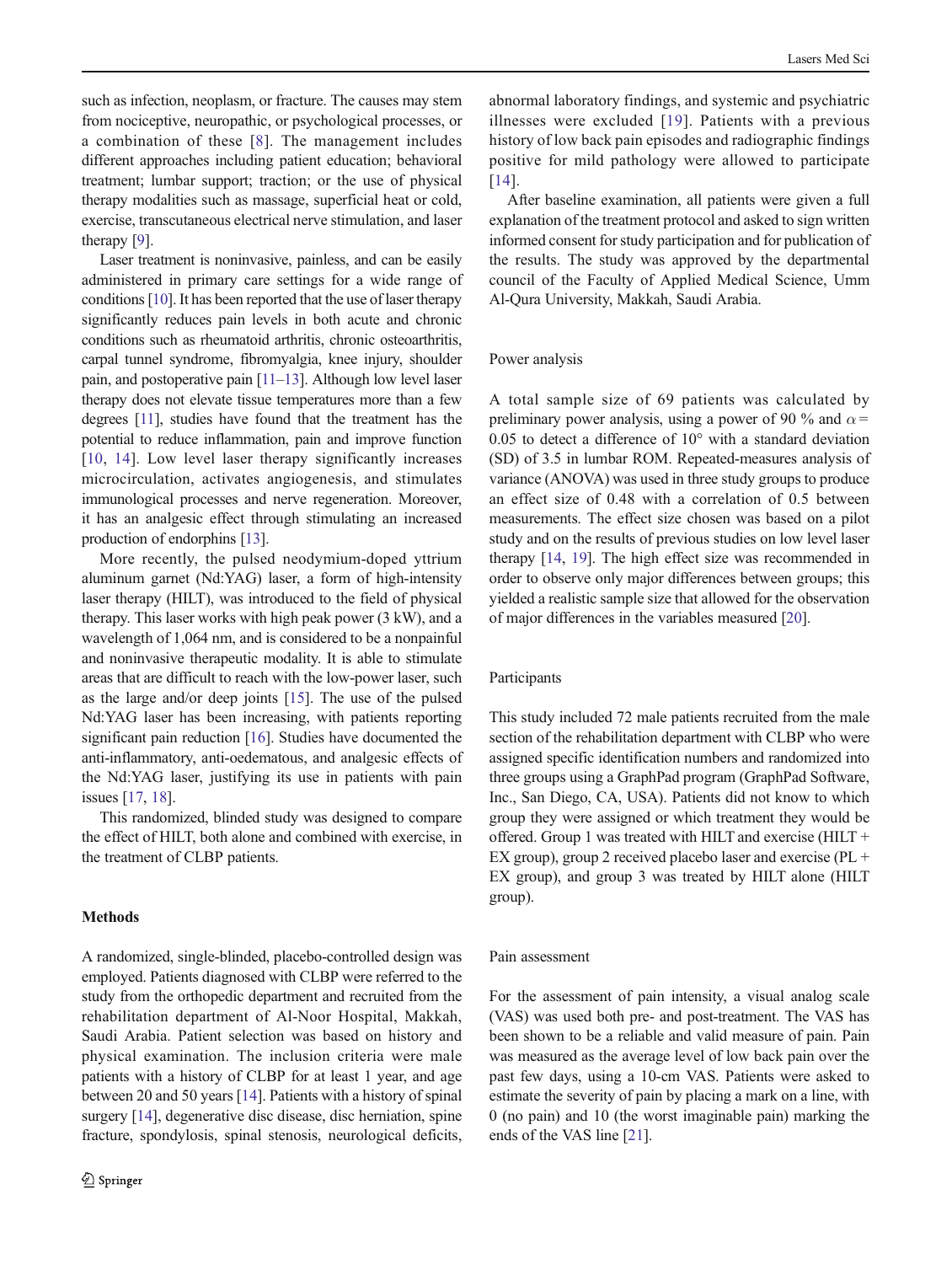#### Functional activity assessment

The Roland Disability Questionnaire (RDQ), a reliable, valid, and sensitive questionnaire, was used to measure patients' level of functioning in performing daily tasks. Scores range from 0 to 24, with patients instructed to place a mark next to each appropriate statement in a list of 24 statements [[22](#page-7-0)].

The Modified Oswestry Disability Questionnaire (MODQ) consisted of 10 items addressing different aspects of functioning. Each item was scored from 0 to 5, with higher values representing greater disability [\[23](#page-7-0)]. The total score was multiplied by 2 and expressed as a percentage [\[24\]](#page-7-0).

#### Back range of motion assessment

A back range of motion (BROM) device was used to measure spinal ROM. This device was a modified protractor goniometer designed to measure trunk motion and not based on a gravity inclinometer, thus eliminating the frequent sources of measurement error encountered with traditional inclinometers [\[25\]](#page-7-0). For measurement of flexion/extension, a combination inclinometer and goniometer was used. This device consisted of a modified protractor fixed on a base unit, placed on the sacrum with an arm extended to  $T_{12}$ . The protractor pivoted on the base and the pointer indicated flexion and extension angles on the protractor degree scale. The upper contact point of the fixed unit was secured to the sacrum over  $S_1$  using a strap placed around the patient's pelvis just below the anterior superior iliac spines. The strap was fastened as tightly as possible without causing discomfort and as the patient moved forward and backward, the flexion and extension ROM were recorded. For rotation and lateral flexion, an inclinometer in a positioning frame and a compass on a magnetic booster were used. The inclinometer was mounted on the vertical plane for measuring lateral flexion and the compass was mounted on the horizontal plane for measuring rotation. The magnetic booster included a belt and a magnet that was encased in vinyl in a Velcro strap. The booster provided a stable magnetic field for the compass, which in turn provided a quick response and accurate rotation readings [[25,](#page-7-0) [26\]](#page-7-0). Each patient was given three warm-up repetitions for each movement to provide a pre-test stretch to the soft tissue of the lumber spine in each plane of motion.

#### Pulsed Nd:YAG laser therapy

Patients received pulsed Nd:YAG laser treatment, produced by a HIRO 3 device (ASA Laser, Arcugnano, Italy). The apparatus provided pulsed emission (1,064 nm), very high peak power (3 kW), a high level of fluency/energy density (510–1,780 mJ/cm), a brief duration (120–150 μs), a low

frequency (10–40 Hz), a duty cycle of about 0.1 %, a probe diameter of 0.5 cm, and a spot size of 0.2 cm<sup>2</sup> [\[15\]](#page-7-0).

A handpiece was positioned in contact with and perpendicular to the treated area, with the patient in the prone position. Scanning was performed transversely and longitudinally in the lower-back area of  $L_1-L_5$  and  $S_1$  to cover the fasciae, sacral ligaments, ileum, latissimus dorsi, obliquus externus abdominis, and the upper part of the gluteus maximus [\[27](#page-7-0)].

A total energy dose of 3,000 J was administered through three phases of treatment. The initial phase was performed with fast manual scanning for a total of 1,400 J. In the initial phase, the laser fluency was set to three successive subphases of 610, 710, and 810 mJ/cm<sup>2</sup>, for a total of 1,400 J. An intermediate phase applied the handpiece to the eight paravertebral points from L1 to S3 [\[14\]](#page-7-0), with 25 J, a fluency of 610 mJ/cm<sup>2</sup>, and a time of 14 s at each point, for a total of 200 J. The final phase was the same as the initial phase, except that slow manual scanning was used. The application time for all three phases was approximately 15 min. The HILT device calculated the energy received during each phase and the total energy delivered to the patient during the treatment session. HILT was applied for a total of 12 treatment sessions over 4 consecutive weeks (three sessions per week). Patients in group 1 received HILT, and then the exercises were performed thereafter. For placebo laser treatment, the patient attended the physical therapy clinic three times weekly for 4 weeks and received sham laser before applying exercises.

# Exercises

The exercise program was designed to be easily carried out at home. There was no need for special equipment or access to a gym or fitness facility. The exercises included strengthening, stretching, mobilizing, coordinating, and stabilizing the abdominal, back, and pelvic muscles, and were personalized for each patient's clinical findings [\[19](#page-7-0)]. Participants were taught by a physiotherapist to perform the exercises correctly, with the physiotherapist conducting the first session before patients continued exercising at home. A family member confirmed that the participant carried out the exercises at home. All treatment groups were given instructions to perform the exercises two times daily for 4 weeks.

### Outcome measures

Baseline evaluation of the measured outcomes was performed at the beginning of the study, and evaluation was repeated after 4 weeks of treatment and again after 12 weeks of further follow-up. The measured outcomes were lumbar ROM, pain levels, and disability scores. Lumbar ROM was measured using the BROM device described above and expressed in degrees. Pain was measured using the VAS, and functional assessments were measured using the RDQ and MODQ.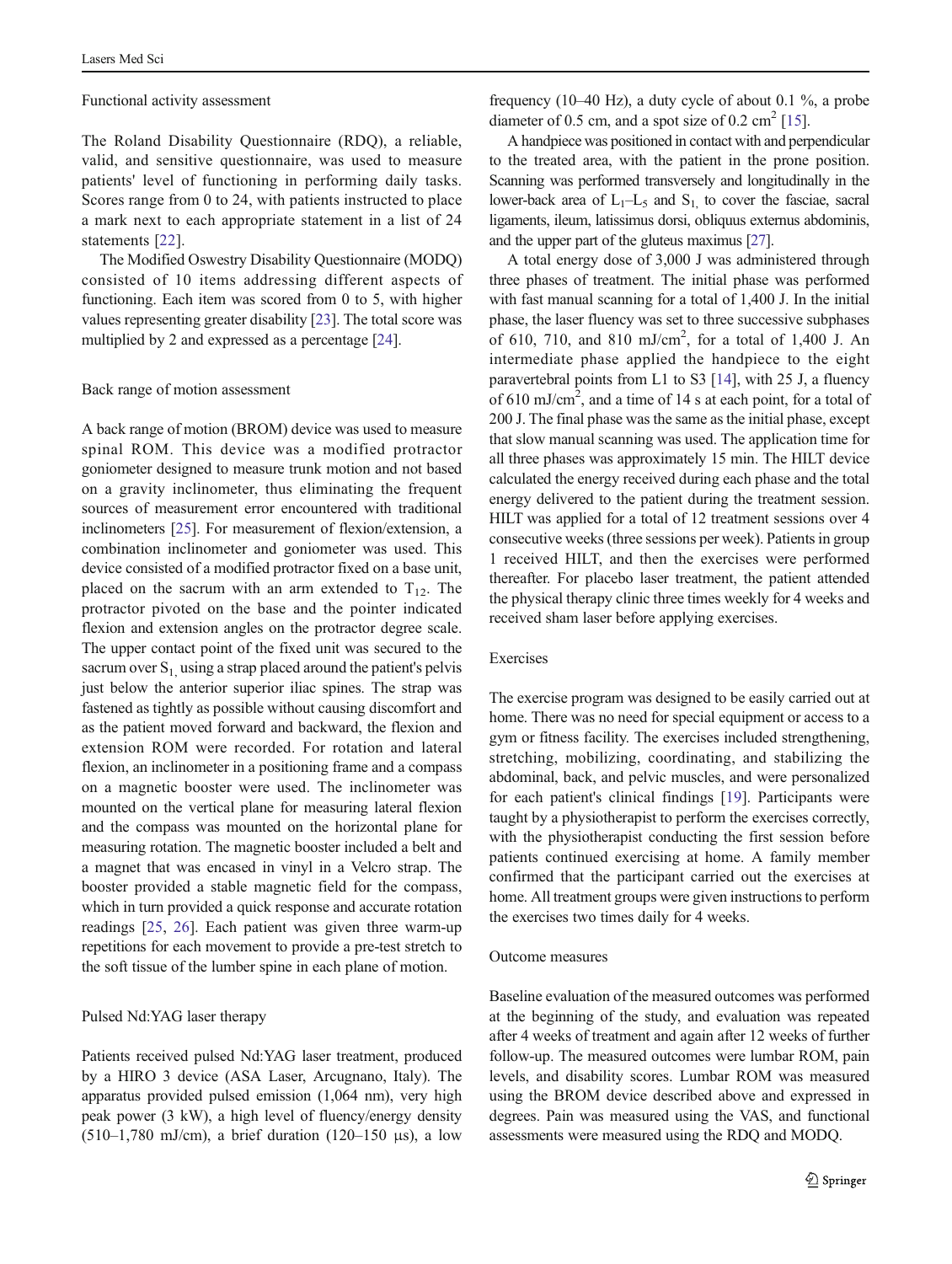All analyses were performed using Statistical Package for the Social Sciences (SPSS) for Windows, version 16 (SPSS Inc., Chicago, IL, USA) except for the sample size and power calculations, performed by GPower 3.1 for Windows, and the repeated measures one-way ANOVA, analyzed by GraphPad InStat (GraphPad Software, Inc., San Diego, CA, USA). The ROM comparison between groups was carried out by ANOVAwith post-hoc least significance difference testing. The difference between the baseline and post-treatment measurements for each group was computed by repeated measures ANOVA with post-hoc Bonferroni testing.

For nonparametric measures (VAS, RDQ, and MODQ), the difference between the baseline and post-treatment scores for each group was computed using the Friedman test. The Wilcoxon signed ranks test was performed to compare each group's results, between baseline, 4 weeks, and 12 weeks. The differences between treatment groups were calculated by Kruskal–Wallis testing. The Mann–Whitney U-test was used to compare the same measurement intervals (4 weeks, 12 weeks) between groups to determine significance. The level of statistical significance was set at  $P < 0.05$ .

#### **Results**

A total of 72 male patients participated in this study, with a mean (SD) age of 32.81 (4.48) years, a mean weight of 84.02 (10.90) kg, and mean duration of illness of 13.88 (1.80) months. Group 1 (HILT + EX) consisted of 28 patients, group 2 ( $PL + EX$ ) consisted of 24 patients, and group 3 (HILT alone) consisted of 20 patients. Testing for homogeneity of variance revealed a nonsignificant difference in the subjects' age  $(P=0.943)$ , weight  $(P=0.535)$ , and duration of illness between the groups  $(P=0.450)$  (Table 1). There were no significant differences between the three treatment groups in baseline lumbar ROM (Table [2](#page-4-0); Fig. [1](#page-4-0)) or the baseline VAS, (Table [3;](#page-5-0) Fig. [2\)](#page-5-0) RDQ, and MODQ scores (Table [3;](#page-5-0) Figs. [3](#page-5-0) and [4\)](#page-6-0).

The  $HILT + EX$  group showed a significant difference in post-treatment ROM results compared with baseline. ROM

|  | Table 1 Patients demographic data |
|--|-----------------------------------|
|--|-----------------------------------|

|                                      | $HII T + FX = PI + EX = HII T$<br>$(\text{mean} \pm \text{SD})$ $(\text{mean} \pm \text{SD})$ $(\text{mean} \pm \text{SD})$ |                                                      | P |
|--------------------------------------|-----------------------------------------------------------------------------------------------------------------------------|------------------------------------------------------|---|
| Age                                  | $33.4286 \pm 4.40$ $31.54 \pm 4.47$ $33.50 \pm 4.51$ $0.234^{\circ}$                                                        |                                                      |   |
| Weight                               | $84.53 \pm 13.67$ $83.29 \pm 9.41$ $84.20 \pm 8.38$ 0.918 <sup>a</sup>                                                      |                                                      |   |
| Duration of illness $13.92 \pm 1.88$ |                                                                                                                             | $13.33 \pm 1.49$ $14.50 \pm 1.90$ 0.100 <sup>a</sup> |   |

HILT high-intensity laser therapy, PL placebo laser, EX exercises, SD standard deviation, P probability value

<sup>a</sup> Non-significant difference

significantly increased after 4 weeks and then significantly decreased after an additional 12 weeks of follow up, although the value was still significantly higher than at baseline (Table [2](#page-4-0)). There were significant changes in post-treatment VAS, RDQ, and MODQ scores compared with baseline. These scores decreased after 4 weeks and then significantly increased after 12 weeks, although they were still significantly lower than at baseline (Table [3\)](#page-5-0).

The effect seen in the  $PL + EX$  group was similar to that seen in the  $HILT + EX$  group, in that ROM increased and VAS, RDQ, and MODQ scores decreased after 4 weeks, with these changes reversed at 12 weeks (Tables [2](#page-4-0) and [3\)](#page-5-0).

In the HILT group, ROM significantly increased after 4 weeks of treatment and then decreased significantly after 12 weeks compared with the 4-week values, with a nonsignificant difference  $(P>0.05)$  between the baseline values and the 12-week values for all ROM measurements (Table [2\)](#page-4-0). There were significant decreases in the VAS, RDQ, and MODQ scores after 4 weeks, compared with baseline, with subsequent significant increases after 12 weeks, although these values remained significantly lower than at baseline (Table [3](#page-5-0)).

Post-hoc testing revealed a significant ROM improvement in the HILT + EX group, greater than that seen in the  $PL + EX$ group; the least effect was seen in the HILT group, at both 4 and 12 weeks (Table [2](#page-4-0)). There was a non-significant difference between the  $PL + EX$  and the HILT groups in RDQ and MODQ scores (Figs. [3](#page-5-0) and [4](#page-6-0)). The HILT + EX group had a larger significant decrease in the VAS score than the  $PL + EX$  group, with the least effect experienced by the HILT group, at both 4 and 12 weeks (Table [3](#page-5-0); Fig. [2](#page-5-0)).

# **Discussion**

This study was conducted to compare the efficacy of HILT, either alone or combined with exercise, in the treatment of patients with CLBP. The main findings were (1) that HILT combined with exercise is effective in increasing lumbar ROM and in decreasing the VAS, RDQ, and MODQ pain and disability scores after 4 weeks of treatment and 12 additional weeks of follow-up; (2) HILT alone is effective in increasing ROM and decreasing VAS, RDQ, and MODQ scores after 4 weeks of treatment, but with a non-significant difference in ROM after 12 weeks of follow up compared with baseline; (3) there is no significant difference between HILT alone and placebo laser with exercise in RDQ and MODQ scores at either follow-up point; and (4) HILT combined with exercise is the most effective treatment for patients with CLBP.

Low-intensity laser therapy is currently used in the treatment of patients with CLBP. It is considered an effective physical therapy modality for increasing ROM [\[14,](#page-7-0) [18\]](#page-7-0) and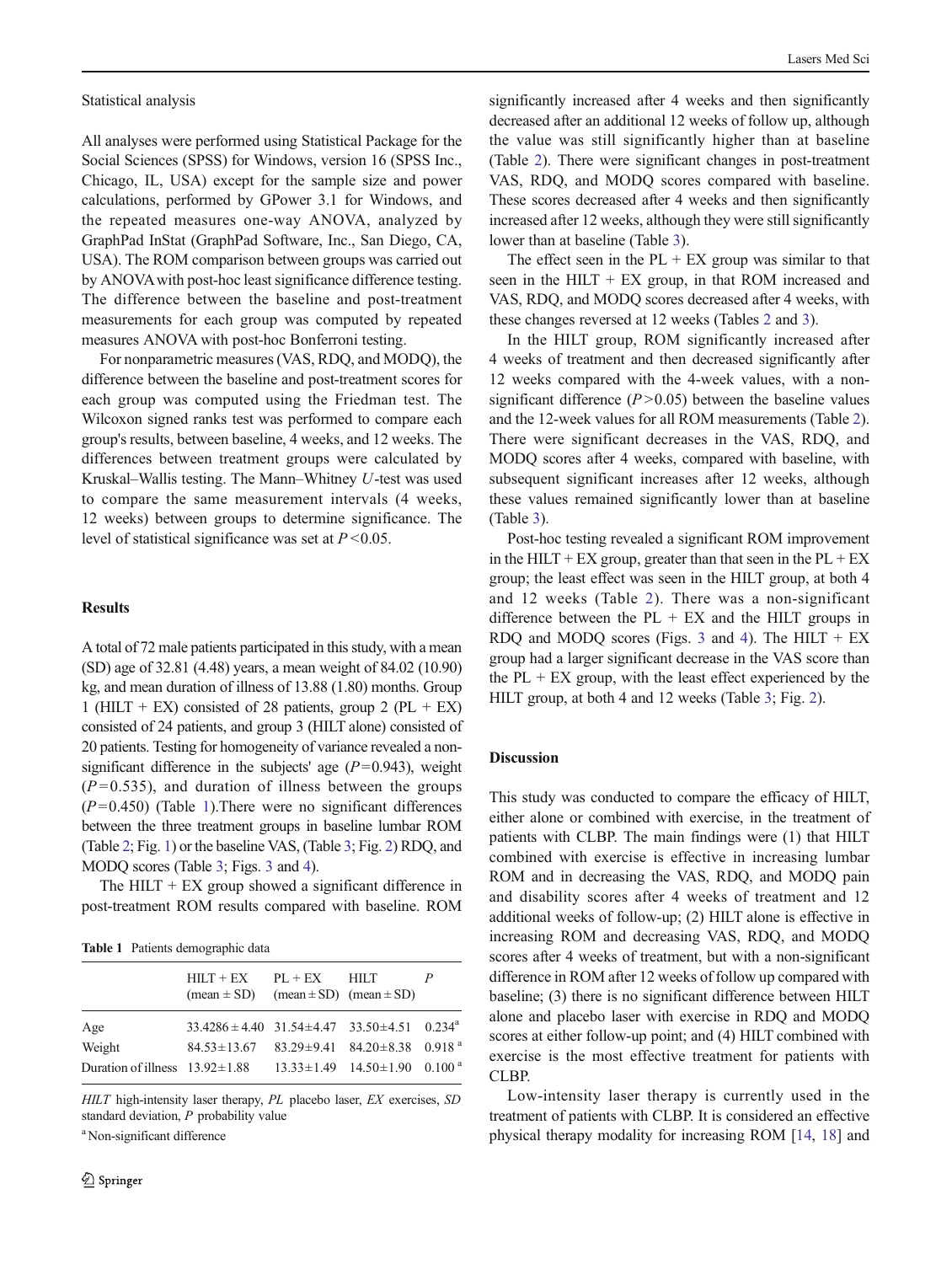<span id="page-4-0"></span>Table 2 Changes in R among tr

| <b>Table 2</b> Changes in ROM<br>among treatment groups               |             |           | $HILT + EX$<br>$mean \pm SD$ | $PL + EX$<br>$(\text{mean} \pm \text{SD})$ | <b>HILT</b><br>$(\text{mean} \pm \text{SD})$ | $P$ value            |
|-----------------------------------------------------------------------|-------------|-----------|------------------------------|--------------------------------------------|----------------------------------------------|----------------------|
|                                                                       | Flexion     | Pre       | $20.54 \pm 4.97$             | $21.25 \pm 4.95$                           | $20.50 \pm 4.56$                             | $0.835$ <sup>c</sup> |
|                                                                       |             | 4 weeks   | $33.75 \pm 3.99$             | $30.08 \pm 3.32$                           | $26.65 \pm 5.824$                            | $>0.0001^a$          |
|                                                                       |             | 12 weeks  | $29.46 \pm 3.69$             | $25.54 \pm 3.43$                           | $23.00 \pm 2.99$                             | $>0.0001^a$          |
|                                                                       |             | $P$ value | $< 0.0001^a$                 | $\leq 0.0001^a$                            | $0.0005^a$                                   |                      |
|                                                                       | Extension   | Pre       | $3.96 \pm 1.90$              | $3.50 \pm 1.93$                            | $3.20 \pm 1.79$                              | 0.369 <sup>c</sup>   |
|                                                                       |             | 4 weeks   | $8.79 \pm 1.91$              | $6.88 \pm 2.47$                            | $5.20 \pm 2.31$                              | $>0.0001^a$          |
|                                                                       |             | 12 weeks  | $7.04 \pm 2.24$              | $5.62 \pm 1.91$                            | $3.5 \pm 2.351$                              | $>0.0001^a$          |
|                                                                       |             | $P$ value | $\leq 0.0001^{\rm b}$        | $\leq 0.0001^{\rm b}$                      | 0.0022 <sup>b</sup>                          |                      |
|                                                                       | Rt rotation | Pre       | $10.46 \pm 2.89$             | $9.875 \pm 3.38$                           | $9.15 \pm 2.46$                              | $0.322$ <sup>c</sup> |
|                                                                       |             | 4 weeks   | $18.93 \pm 1.93$             | $15.63 \pm 3.06$                           | $12.45 \pm 2.45$                             | $>0.0001^a$          |
|                                                                       |             | 12 weeks  | $16.14 \pm 2.33$             | $13.54 \pm 2.75$                           | $10.25 \pm 3.01$                             | $>0.0001^a$          |
|                                                                       |             | $P$ value | $\leq 0.0001^{\rm b}$        | $\leq 0.0001^b$                            | $\leq 0.0001^{\rm b}$                        |                      |
|                                                                       | Lt rotation | Pre       | $10.42 \pm 2.69$             | $9.70 \pm 2.9$                             | $9.90 \pm 2.34$                              | 0.603 <sup>c</sup>   |
|                                                                       |             | 4 weeks   | $15.25 \pm 2.49$             | $15.58 \pm 3.11$                           | $12.70 \pm 2.56$                             | $>0.0001^a$          |
| HILT high-intensity laser therapy,<br>PL placebo laser, EX exercises, |             | 12 weeks  | $15.5 \pm 3.16$              | $13.25 \pm 3.90$                           | $10.25 \pm 2.55$                             | $>0.0001^a$          |
| SD standard deviation, Rt right,                                      |             | $P$ value | $< 0.0001^b$                 | $< 0.0001^b$                               | $0.0007^{\rm b}$                             |                      |
| Lt left, $P$ probability value                                        | Rt bending  | Pre       | $18.71 \pm 4.34$             | $19.29 \pm 4.70$                           | $19.60 \pm 5.13$                             | 0.800 <sup>c</sup>   |
| <sup>a</sup> Significant difference in the                            |             | 4 weeks   | $33.36 \pm 3.60$             | $28.96 \pm 4.16$                           | $24.60 \pm 4.16$                             | $>0.0001^a$          |
| same measurement interval<br>among treatment groups (one-             |             | 12 weeks  | $29.46 \pm 4.16$             | $24.16 \pm 3.81$                           | $20.50 \pm 3.94$                             | $>0.0001^a$          |
| way ANOVA; $P < 0.05$ )                                               |             | $P$ value | $\leq 0.0001^{\rm b}$        | $\leq 0.0001^b$                            | $0.0036^{\rm b}$                             |                      |
| <sup>b</sup> Significant difference among the                         | Lt bending  | Pre       | $17.82 \pm 4.39$             | $19.17 \pm 4.82$                           | $18.65 \pm 3.25$                             | $0.520$ <sup>c</sup> |
| repeated measurement intervals in                                     |             | 4 weeks   | $32.17 \pm 3.62$             | $29.21 \pm 3.764$                          | $24.05 \pm 4.77$                             | $>0.0001^a$          |
| each treatment group (repeated-<br>measures ANOVA; $P < 0.05$ )       |             | 12 weeks  | $28.39 \pm 3.61$             | $24.79 \pm 3.12$                           | $20.75 \pm 3.35$                             | $>0.0001^a$          |
| <sup>c</sup> Non-significant difference                               |             | $P$ value | $\leq 0.0001^{\rm b}$        | $\leq 0.0001^{\rm b}$                      | 0.0003 <sup>b</sup>                          |                      |

for decreasing pain levels [\[28\]](#page-7-0), functional disability [[14](#page-7-0), [18\]](#page-7-0), and the radiculopathy associated with CLBP [\[29](#page-7-0)]. Recently, pulsed Nd:YAG laser therapy, a form of HILT, has been used for a wide range of conditions. HILT applications include wound repair (as in diabetic foot ulcers) [\[30](#page-7-0)] and pain relief. It has been used to provide relief from the symptoms of



Fig. 1 ROM changes among treatment groups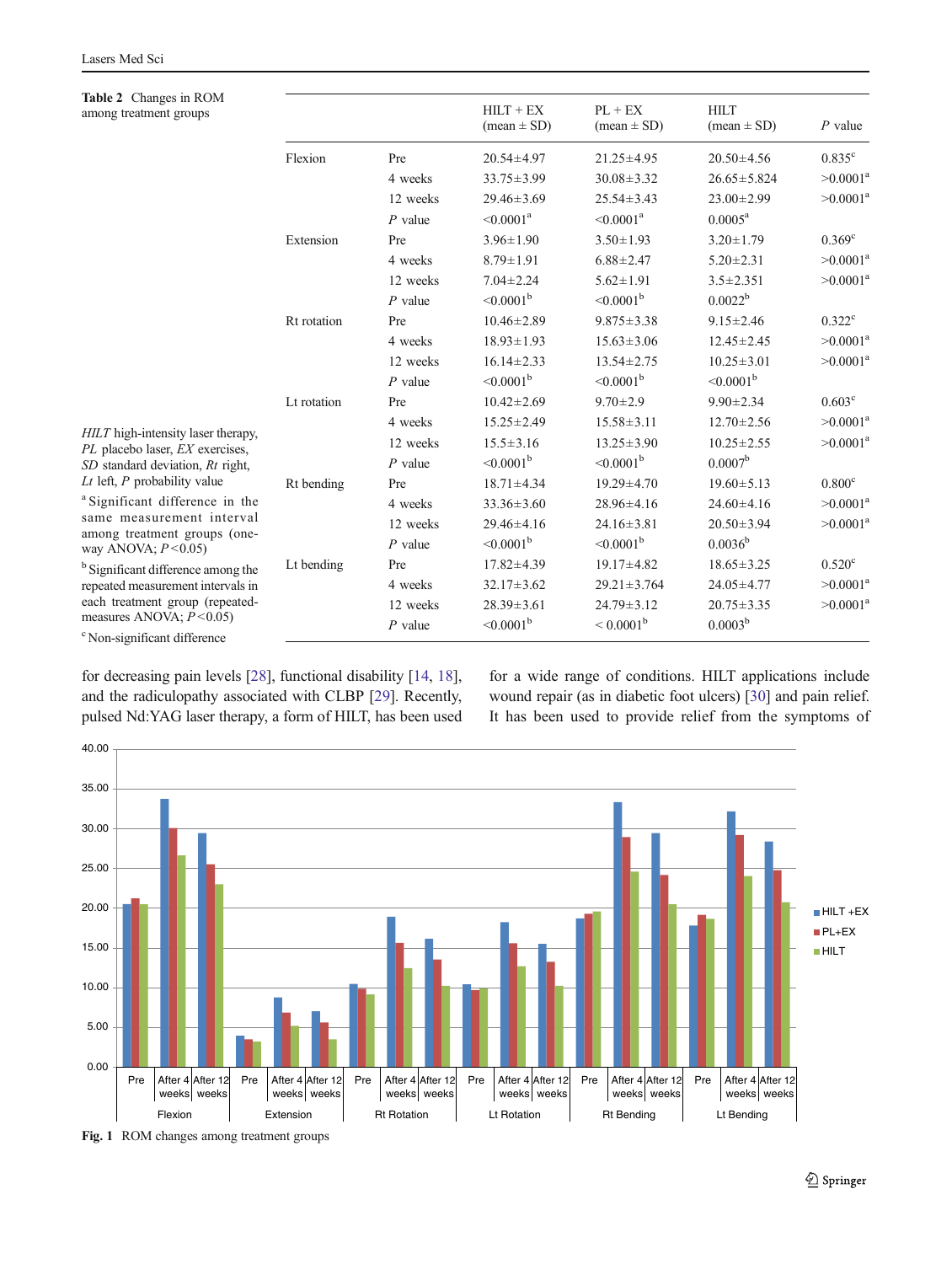<span id="page-5-0"></span>

|                            | VAS             |                 |                 |               | RDQ              |                     |                 |                       | NODQ             |                  |                  |                       |
|----------------------------|-----------------|-----------------|-----------------|---------------|------------------|---------------------|-----------------|-----------------------|------------------|------------------|------------------|-----------------------|
| re                         |                 | 4 weeks         | 12 weeks        | P value       | Pre              | 4 weeks             | 12 weeks        | Value                 | Pre              | 4 weeks          | 12 weeks         | P value               |
| HILT + EX                  | $8.36 \pm 0.95$ | $2.04 \pm 0.83$ | $2.64 \pm 1.25$ | $< 0.0001^b$  | $15.46 \pm 1.17$ | $4.43 \pm 1.28$     | $5.5 \pm 1.17$  | < 0.0001 <sup>b</sup> | $34.11 \pm 3.14$ | $13.9 + 3.83$    | $15.14 \pm 4.3$  | $0.0001^{b}$          |
| $PL + EX$                  | $8.21 \pm 1.1$  | $3.21 \pm 0.83$ | $3.71 \pm 1.30$ | $-0.0001^{b}$ | $15.63 \pm 1.56$ | $5.75 \pm 0.99$     | $6.92 \pm 0.78$ | $0.0001^{b}$          | $34.5 \pm 2.93$  | $16.41 \pm 3.01$ | $18.75 \pm 3.07$ | $-0.0001^{b}$         |
| HILT                       | $8.35 \pm 0.88$ | $4.15 \pm 2.03$ | $5.65 \pm 1.04$ | $-0.0001^{b}$ | $15.4 \pm 1.19$  | $6.35 \pm 1.6$      | $7.35 \pm 1.5$  | <0.0001 <sup>b</sup>  | $35.55 \pm 3.62$ | $17.25 \pm 3.14$ | $19.05 \pm 2.96$ | < 0.0001 <sup>b</sup> |
| $0.873^{\circ}$<br>P value |                 | $0.0001^{a}$    | $0.0001^{a}$    |               | $0.917^{\circ}$  | 0.0001 <sup>a</sup> | $0.0001^{a}$    |                       | $0.287^{\circ}$  | $0.002^{a}$      | $0.0001^{a}$     |                       |

<sup>b</sup> Significant difference between the measurement intervals (Pre, 4 weeks and 12 weeks) in each treatment group (Friedman test;  $P \le 0.05$ )

Significant difference between the measurement intervals (Pre, 4 weeks and 12 weeks) in each treatment group (Friedman test;  $P < 0.05$ )

Non-significant difference in Pre-treatment mean values Non-significant difference in Pre-treatment mean values





Fig. 2 VAS changes among treatment groups

shoulder pain [\[16](#page-7-0)], knee arthritis [\[17](#page-7-0), [31](#page-7-0), [32\]](#page-7-0), and chronic ankle pain [[18](#page-7-0)]. Fiore et al. [[27\]](#page-7-0) compared the short-term effectiveness of HILT with ultrasound therapy in the treatment of low back pain. Study participants received HILT over a period of 3 consecutive weeks and showed a significant decrease in pain levels, greater than with ultrasound treatment [\[27](#page-7-0)].

Laser therapy is generally believed to alter cellular and tissue function, depending on the characteristics of the laser itself (e.g., wavelength, coherence) [[33](#page-7-0)]. The pulsed Nd:YAG laser has a wavelength of 1,064 nm and works in a therapeutic window that allows it to penetrate and spread more easily through tissue, as human skin does not have an adequate concentration of endogenous chromophores to efficiently absorb this wavelength [\[15](#page-7-0)]. Absorption at the tissue level is characterized by light diffusion in all directions (the scattering phenomenon), which increases the mitochondrial oxidative reaction and subsequently increases adenosine triphosphate (ATP), RNA, and DNA production. These so-called photochemistry effects result in the phenomenon of tissue stimulation, also known as the photobiology effect [\[15](#page-7-0)]. When the Nd:YAG laser is used in a continuous fashion,



Fig. 3 RDQ changes among treatment groups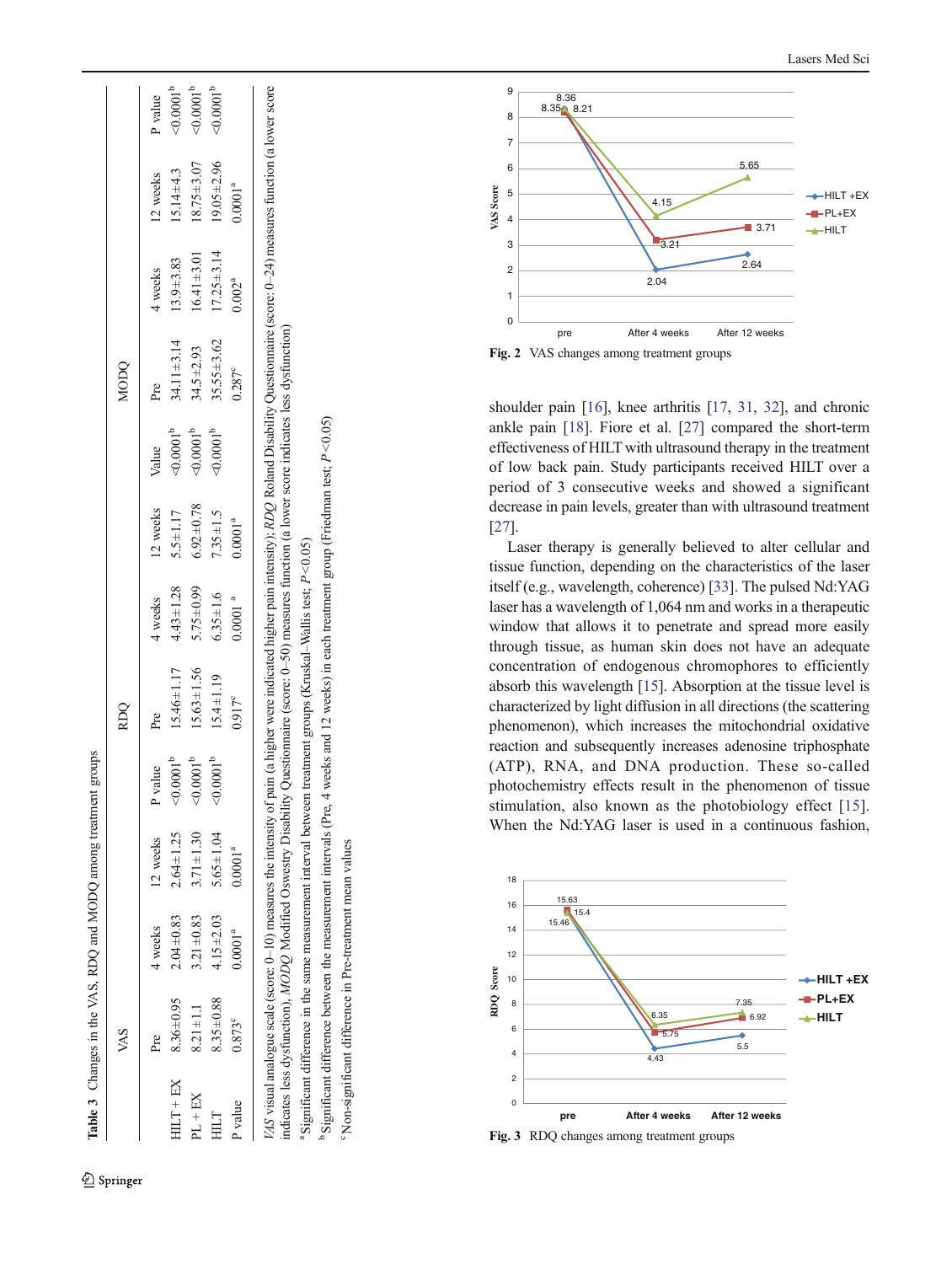<span id="page-6-0"></span>

Fig. 4 MODQ changes among treatment groups

thermal accumulation occurs. For HILT, the laser is used with a particular waveform, a peak power of up to 3 kW, regular peaks of elevated amplitude for a very brief duration and a very short duty cycle to decrease thermal accumulation in tissues, and to rapidly induce the deep-tissue photochemical and photothermal effects [[15](#page-7-0)]. These features result in greater radiation propagation in the target tissues with a very low histological risk, leading to the possibility of treating deep tissues and structures. The photothermal effect can be controlled for patient safety and comfort by modulating the pulse intensity and frequency [\[34,](#page-7-0) [35\]](#page-8-0).

The efficacy of the pulsed Nd:YAG laser has been proven in the treatment of many musculoskeletal diseases and it is believed to have anti-inflammatory, anti-edema, analgesic, and reparative effects [\[35\]](#page-8-0). The analgesic effect of HILT is based on different mechanisms of action, including its ability to slow the transmission of the pain stimulus and to increase the production of morphine-mimetic substances in the body [\[15\]](#page-7-0). In addition, it may have a direct effect on nerve structures, which could increase the speed of recovery from conduction block or inhibit  $A\delta$ - and C-fiber transmission [[36\]](#page-8-0). The treatment also increases blood flow, vascular permeability, and cell metabolism [\[37\]](#page-8-0).

In the present study, the effect of combined laser therapy with exercise was greater than that of placebo laser with exercise. It has been suggested that placebo treatments are important tools that can be used by the medical community to complement regular therapies; most physicians reportedly believe their use to be ethically permissible [\[38](#page-8-0)]. However, the use of placebo treatments in clinical medicine remains controversial [\[39](#page-8-0)]. The results of this study agree with the findings of many studies, that laser therapy has a greater effect than sham laser in treating pain and disability, as measured by VAS and MODQ results [[14,](#page-7-0) [19](#page-7-0), [33\]](#page-7-0). A systemic review examined the placebo effect associated with the treatment of CLBP and showed that none of the included studies could

demonstrate a clinically meaningful improvement in pain and disability scores after the use of sham laser [\[40\]](#page-8-0).

CLBP is considered to compromise patients' physical activity. The reason for the persistence of functional disability in CLBP sufferers may be the patients' own fear of physical activity: many patients with CLBP believe that engaging in job-related and indoor physical activity might worsen their pain [[41](#page-8-0)].

Although controversial, it has been suggested that exercise therapy should be combined with laser therapy in the treatment of patients with CLBP [\[14](#page-7-0)]. Several researchers have shown that there is no advantage of using laser alone or combined with exercise over exercise alone, but it should be noted that these studies only analyzed effects of laser in the short term [\[19](#page-7-0)].

The present study indicates that exercise therapy is clinically able to decrease pain, increase ROM, and improve function. It is proving to be economical, practical, and safe to emphasize the importance of an active exercise program in rehabilitation aimed at functional recovery. The combined use of exercise and HILT has shown to be of clinical significance, improving CLBP and having this positive effect last for a period of up to 3 months.

The clinical improvement in the present study was evaluated by lumbar ROM measurements and by VAS, RDQ and MODQ pain and disability scores. Future research with measurements of back-muscle activity (by electromyography) and back-muscle power (by isokinetic dynamometer) may be needed to correlate these findings.

# Conclusion

Pulsed Nd:YAG laser treatment (HILT) is an effective physical therapy modality for patients with CLBP. In fact, HILT combined with exercise is more effective and has a more prolonged effect than sham laser with exercise or laser alone in increasing lumbar ROM and in decreasing pain and functional disability, with effects lasting up to 3 months.

## Recommendation

Pulsed Nd:YAG is an adjuvant physical therapy modality that may provide better outcomes for patients with CLBP when used in combination with exercise.

## Limitations

The patients were recruited from the male section of the rehabilitation department in the hospital, and therefore all patients were male. All patients were instructed to perform exercises at home, and a report of exercise compliance was obtained from family members. Despite the fact that neither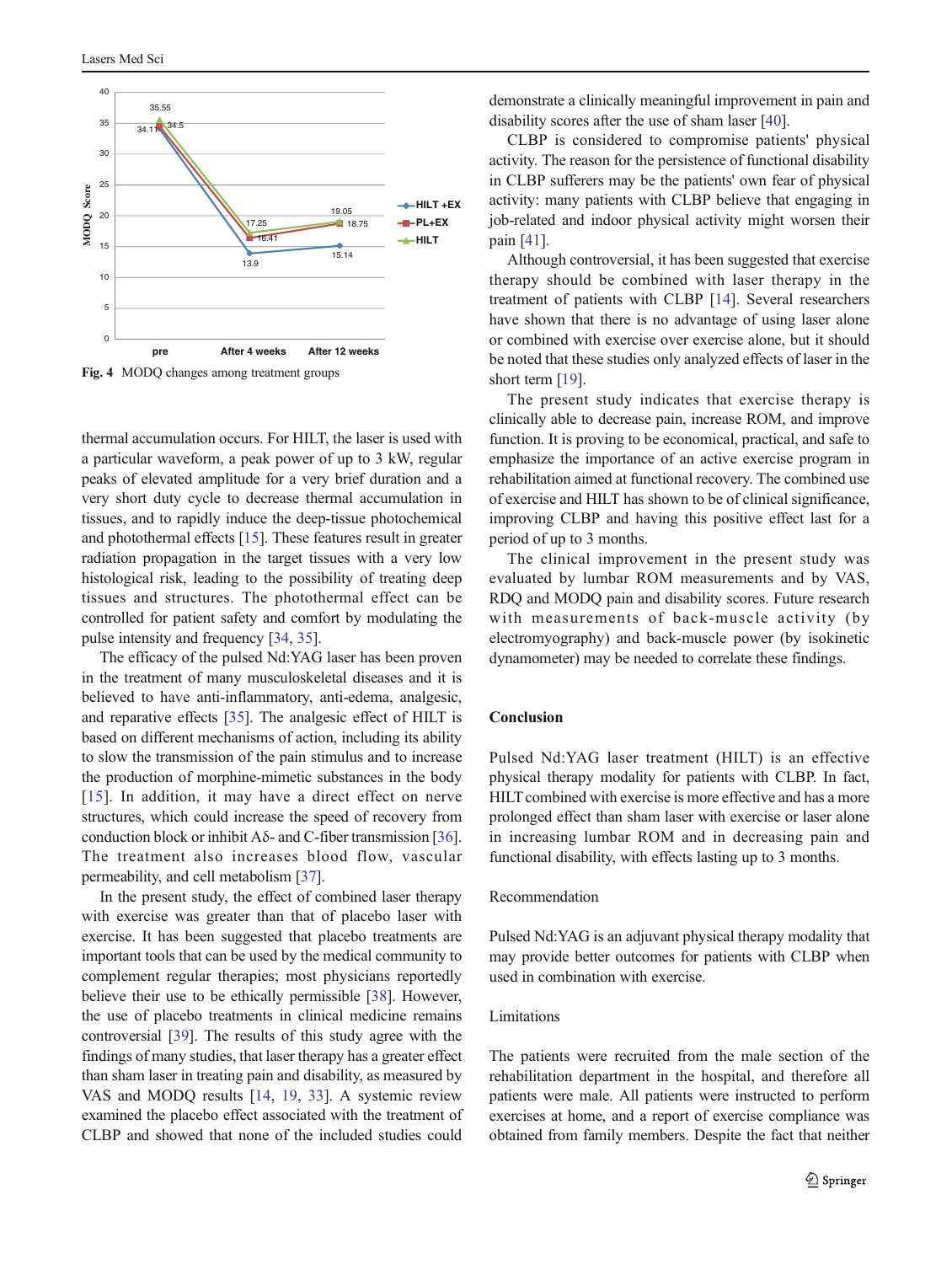<span id="page-7-0"></span>the family members nor the participants themselves reported any deficiency in the exercise prescription at home, we considered this to be a limiting factor in the present study.

Acknowledgements The authors express their appreciation to all subjects who participated in this study with all content and cooperation, and give special thanks to their colleagues at the Department of Physical Therapy, Faculty of Applied Medical Science, Umm AL-Qura University, Saudi Arabia. They also thank Dr. Hesham Gad Alrab, assistant professor, Faculty of Education, Mansura University, Egypt, for technical support and statistical analysis.

Conflict of interest There is no financial and personal relationship with other people or organizations that could inappropriately influence this work.

## References

- 1. Andersson GB (1999) Epidemiological features of chronic low back pain. Lancet 354:581–585
- 2. Palmer KT, Walsh K, Bendall H, Cooper C, Coggan D (2000) Back pain in Britain: comparison of two prevalence surveys at an interval of 10 years. BMJ 320:1577–1578
- 3. Abdulbari B, Omer F, Abdulrahim S, Mohammed S, Ferenc T, Gyorgy L (2004) Epidemiology of low back pain in the United Arab Emirates. J APLAR Rheumatol 7:189–195
- 4. Shehab D, Al-Jarallah K, Al-Ghareeb F, Sanaseeri S, Al-Fadhli M, Habeeb S (2004) Is low-back pain prevalent among Kuwaiti children and adolescents? J Med Princ Pract 13:142–6
- 5. Al-Arfaj AS, Al-Saleh SS, Alballa SR, Al-Dalaan AN, Bahabri SA, Al-Sekeit MA, Mousa MA (2003) How common is back pain in Al-Qaseem region. Saudi Med J 24(2):170–173
- 6. Abalkhail BA, Bahnassy AA, Ghabrah TM (1998) Low back pain among Saudi school workers in Jeddah 19(4):491–495
- 7. Manchikanti L (2000) Epidemiology of low back pain. Pain Physician 3:167–192
- 8. Grabois M (2005) Management of chronic low back pain. Am J Phys Med Rehabil 84(3):S29–41
- 9. Van Middelkoop M, Rubinstein SM, Kuijpers T, Verhagen AP, Ostelo R, Koes BW, van Tulder MW (2011) A systematic review on the effectiveness of physical and rehabilitation interventions for chronic non-specific low back pain. Eur Spine J 20(1):19–39
- 10. Brown AW, Weber DC (2000) Physical agent modalities. In: Braddom RL (ed) Physical medicine and rehabilitation. WB Saunders, Harcourt Health Sciences Company, London, pp 440–458
- 11. Ozdemir F, Birtane M, Kokino S (2001) The clinical efficacy of low power laser therapy on pain and function in cervical osteoarthritis. Clin Rheumatol 20:181–184
- 12. Gur A, Karakoc M, Nas K (2002) Efficacy of low power laser therapy in fibromyalgia: a single-blind, placebo-controlled trial. Lasers Med Sci 17:57–61
- 13. Peplow PV, Chung T, Baxter GD (2010) Application of low level laser technologies for pain relief and wound healing overview of scientific bases. Physical Therapy Reviews 15(4):253–285
- 14. Gur A, Karakoc M, Cevik R, Nas K, Sarac AJ, Karakoc M (2003) Efficacy of low power laser therapy and exercise on pain and functions in chronic low back pain. Lasers Surg Med 32(3):233–8
- 15. Zati A, Valent A (2006) Physical therapy: new technologies in rehabilitation medicine (translated to English). Edizioni Minerva Medica 2006:162–185
- 16. Santamato A, Solfrizzi V, Panza F, Tondi G, Frisardi V, Leggin BG, Ranieri M, Fiore P (2009) Short-term effects of high-intensity laser

 $\textcircled{2}$  Springer

therapy versus ultrasound therapy in the treatment of people with subacromial impingement syndrome: a randomized clinical trial. Phys Ther 89(7):643–52

- 17. Viliani T, Ricci E, Mangone G, Graziani C, Pasquetti P (2009) Effects of Hilterapia vs. Viscosupplementation in knee osteoarthritis patients: a randomized controlled clinical trial. Energy for Health; International journal of information and scientific culture (3): 14–17.
- 18. Saggini R, Bellomo RG, Cancelli F (2009) Hilterapia and chronic ankle pain syndromes. Abstract from Energy for Health; International journal of information and scientific culture. 3 (3):22–25: 38.
- 19. Djavid GE, Mehrdad R, Ghasemi M, Hasan-Zadeh H, Sotoodeh-Manesh A, Pouryaghoub G (2007) In chronic low back pain, low level laser therapy combined with exercise is more beneficial than exercise alone in the long term: a randomized trial. Aust J Physiother 53(3):155–60
- 20. Welkowitz J, Ewen RB, Cohen J (1982) Introductory statistics for the behavioral sciences, 3rd edn. Harcourt Brace Jovanovich, San Diego, CA
- 21. Wewers ME, Lowe NK (1990) A critical review of visual analogue scales in the measurement of clinical phenomena. Res Nurs Health 13(4):227–36
- 22. Roland AI, Morris R (1983) A study of the natural history of back pain: Part I. Development of a reliable and sensitive measure of disability in low-back pain. Spine 8:141–144
- 23. Fairbank JC, Couper J, Davies JB, O'Brien JP (1980) The Oswestry low back pain disability questionnaire. Physiotherapy 66:271–273
- 24. Firtz JM, Irrgang JJ (2001) A comparison of a modified Oswestry low back pain disability questionnaire and the Quebec back pain disability scale. Phys Ther 81:776–778
- 25. Kachingwe AF, Phillips BJ (2005) Inter- and intrarater reliability of a back range of motion instrument. Arch Phys Med Rehabil 86(12): 2347–53
- 26. Tousignanta M, Morissetteb J, Murphy M (2002) Criterion validity study of lumbar goniometers BROM II and EDI-320 for range of motion of lumbar flexion of low back pain patients. J Back Musculoskelet Rehabil 1 16(4):159–67
- 27. Fiore P, Panza F, Cassatella G, Russo A, Frisardi V, Solfrizzi V, Ranieri M, Di Teo L, Santamato A (2011) Short-term effects of high-intensity laser therapy versus ultrasound therapy in the treatment of low back pain: a randomized controlled trial. Eur J Phys Rehabil Med 47(3):367–73
- 28. Hadi M, Ali SV, Isa MZ, Zeidi BM (2009) Low level laser therapy (LLLT) for chronic low back pain (LBP). European Journal of Scientific Research 29(1):76–81
- 29. Jovicić M, Konstantinović L, Lazović M, Jovicić V (2012) Clinical and functional evaluation of patients with acute low back pain and radiculopathy treated with different energy doses of low level laser therapy. Vojnosanit Pregl 69(8):656–62
- 30. Ebid AA, Thabet AA, Helal OF (2011) Effect of pulsed high intensity Nd:YAG laser in treatment of chronic diabetic foot ulcer. Energy for Health; International journal of information and scientific culture 7: 25–30
- 31. Zati A, Fortuna D, Benedetti E, Zaghini I, Bigotta TW (2006) HILT Therapy in the treatment of knee osteoarthritis: the first clinical cases and protocol for a multicenter double-blind randomized trial. Proceedings of 1st National conference dominate energy, scientific report HILT therapy.
- 32. Stiglić-Rogoznica N, Stamenković D, Frlan-Vrgoc L, Avancini-Dobrović V, Vrbanić TS (2011) Analgesic effect of high intensity laser therapy in knee osteoarthritis. Coll Antropol 35(2):183–5
- 33. Basford JR (1995) Low intensity laser therapy: still not an established clinical tool. Lasers Surg Med 16(4):331–42
- 34. Stadler I, Lanzafame R, Oskoui P, Zhang R, Coleman J, Whittaker M (2004) Alteration of skin temperature during low level laser irradiation at 830nm in a mouse model. Photomedicine and Laser Surgery 22(3):227–231